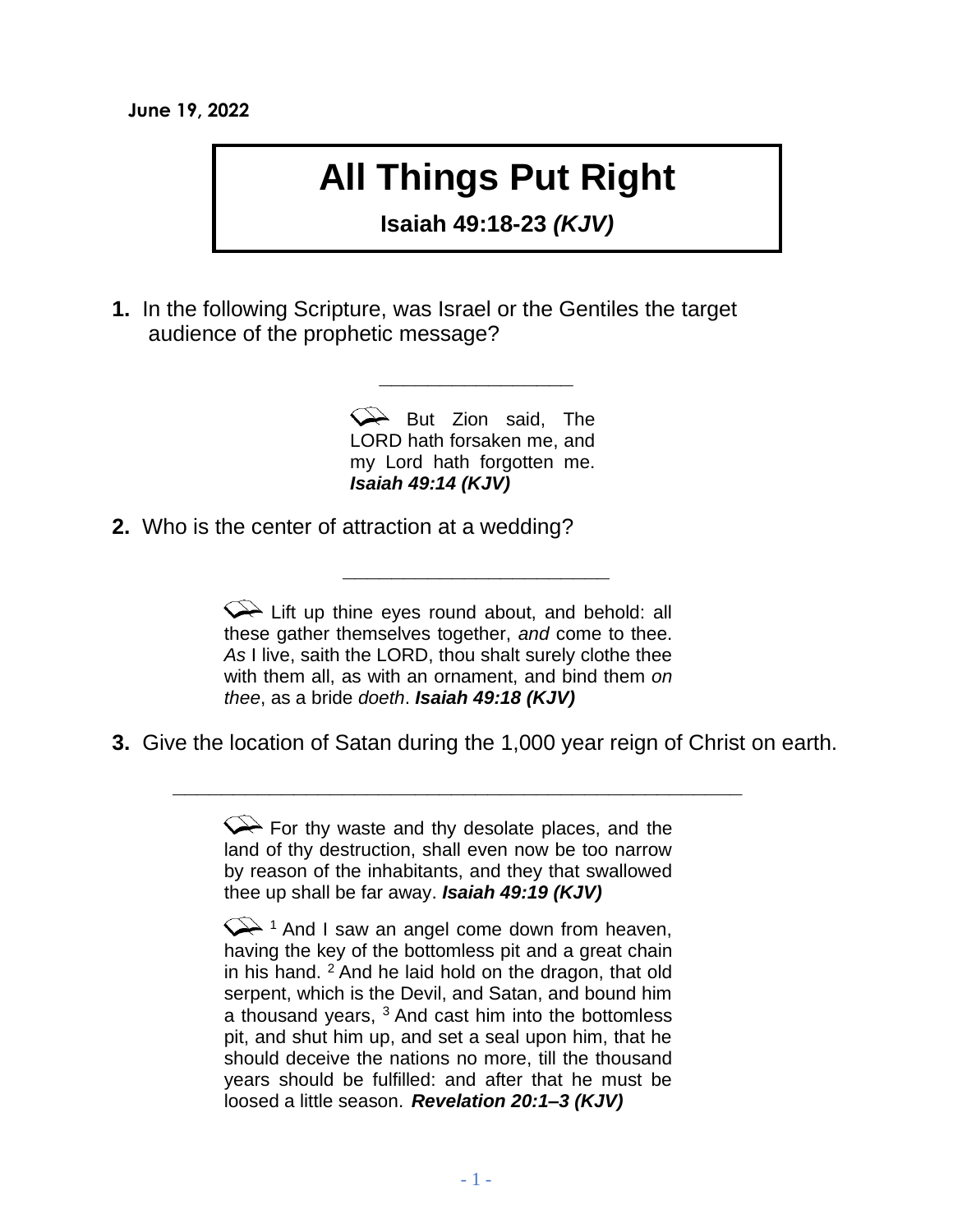**4.** Give the number of children Job had *before and after* his suffering.

*Before his suffering*, Job had sons and daughters. *After his suffering*, Job had **\_\_\_\_\_\_** sons and **\_\_\_\_\_\_** daughters.

> $\leftrightarrow$  The children which thou shalt have, after thou hast lost the other, shall say again in thine ears, The place *is* too strait for me: give place to me that I may dwell. *Isaiah 49:20 (KJV)*

> $\sqrt{\phantom{a}}$ <sup>1</sup> There was a man in the land of Uz, whose name *was* Job; and that man was perfect and upright, and one that feared God, and eschewed evil.<sup>2</sup> And there were born unto him seven sons and three daughters. *Job 1:1–2 (KJV)*

> $\left\langle \right\rangle$ <sup>12</sup> So the LORD blessed the latter end of Job more than his beginning: for he had fourteen thousand sheep, and six thousand camels, and a thousand yoke of oxen, and a thousand she asses.  $13$  He had also seven sons and three daughters. *Job 42:12–13 (KJV)*

**5.** God is a God of pleasant s**\_\_\_\_\_\_\_\_\_\_\_\_\_** for His children.

 $\leftrightarrow$  Then shalt thou say in thine heart, Who hath begotten me these, seeing I have lost my children, and am desolate, a captive, and removing to and fro? and who hath brought up these? Behold, I was left alone; these, where *had* they *been*? *Isaiah 49:21 (KJV)*

 $\leftrightarrow$  Now unto him that is able to do exceeding abundantly above all that we ask or think, according to the power that worketh in us, *Ephesians 3:20 (KJV)*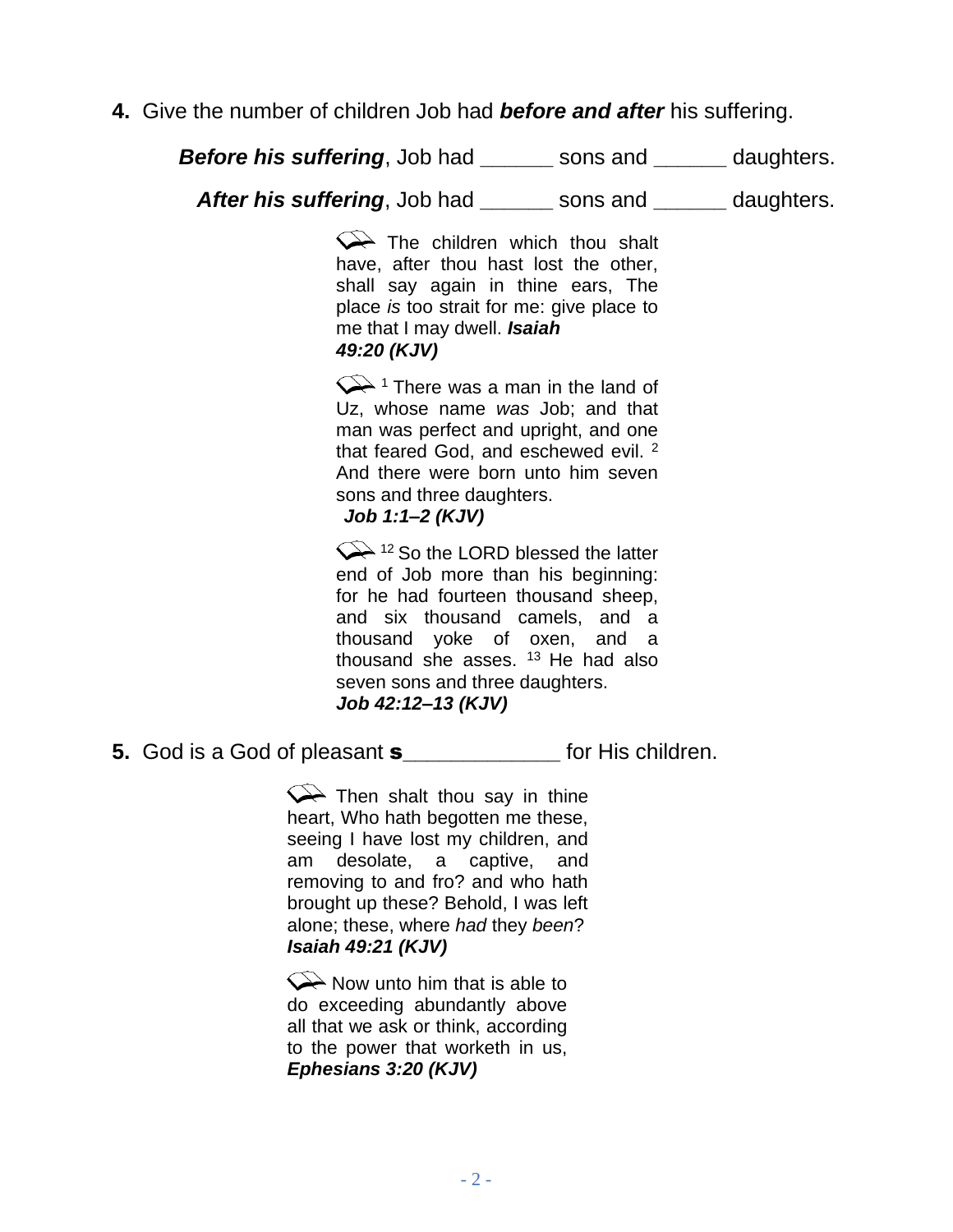**6**. During the 1,000 year reign of Christ, the Gentile nations are no longer

**\_\_\_\_\_\_\_\_\_\_\_\_\_\_** toward Israel.

( s o t h l e i )

Thus saith the Lord GOD, Behold, I will lift up mine hand to the Gentiles, and set up my standard to the people: and they shall bring thy sons in *their* arms, and thy daughters shall be carried upon *their* shoulders. *Isaiah 49:22 (KJV)*

This is what the Sovereign LORD says: "See, I will give a signal to the godless nations. They will carry your little sons back to you in their arms; they will bring your daughters on their shoulders. *Isaiah 49:22 (New Living Translation)*

**7.** Give some reasons why you believe some Christians have problems with *waiting on God*.

| b. |                                                                                                                 |
|----|-----------------------------------------------------------------------------------------------------------------|
| С. | And kings shall be thy nursing<br>fathers, and their queens thy                                                 |
|    | nursing mothers: they shall bow<br>down to thee with <i>their</i> face toward                                   |
|    | the earth and lick up the dust of thy<br>feet; and thou shalt know that I am<br>the LORD: for they shall not be |
|    | ashamed that wait for me.<br><b>Isaiah 49:23 (KJV)</b>                                                          |

**8.** Reading Assignment for June 26, 2022

## **ISAIAH Chapter 51:1-8**